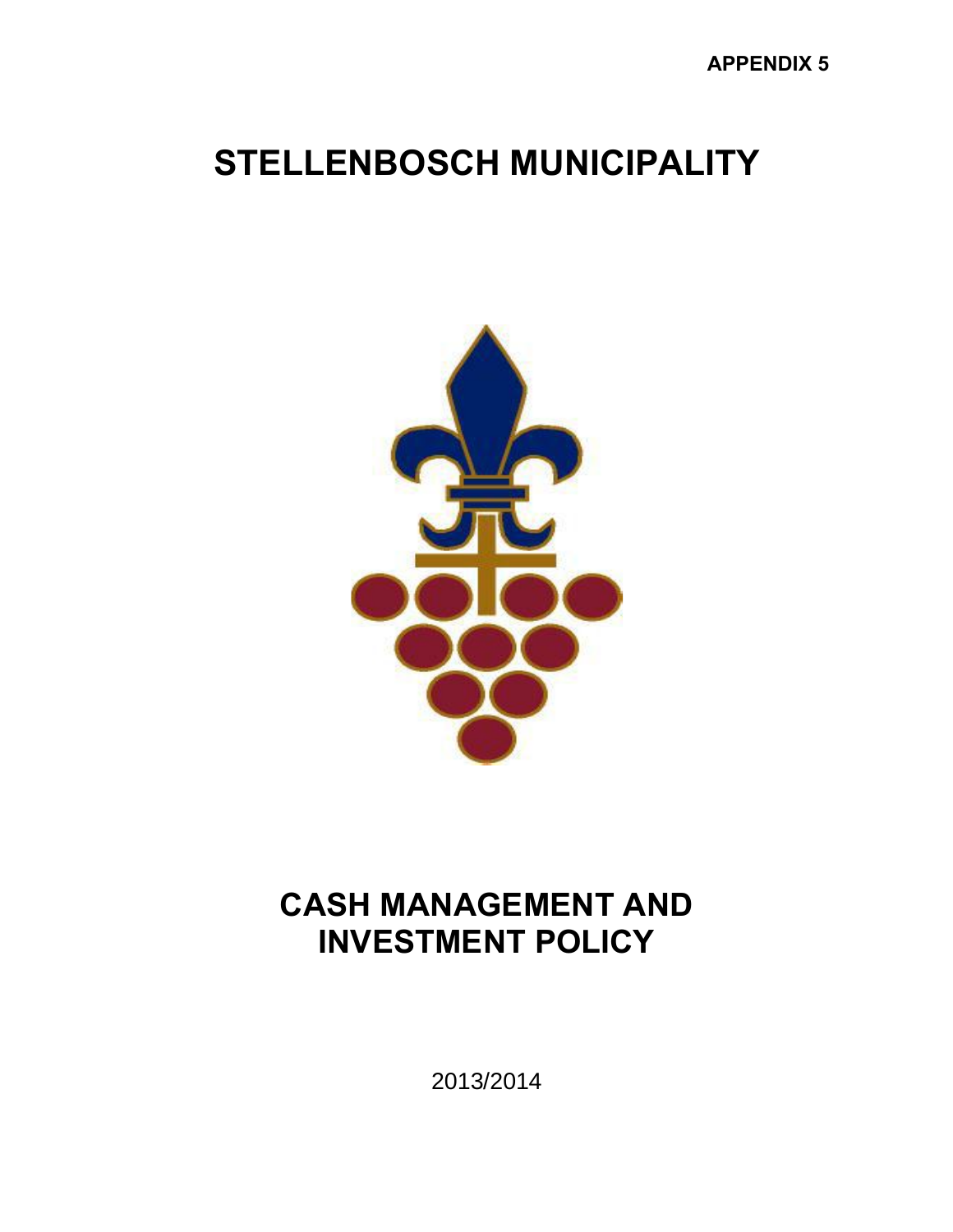# **APPENDIX 5**

# **TABLE OF CONTENTS**

# **PAGE**

| 1.                                                               |  |  |  |  |
|------------------------------------------------------------------|--|--|--|--|
| 2.                                                               |  |  |  |  |
| CASH MANAGEMENT POLICY Error! Bookmark not defined.<br>3.<br>3.1 |  |  |  |  |
| 3.2                                                              |  |  |  |  |
| 3.2.1                                                            |  |  |  |  |
| 3.2.2                                                            |  |  |  |  |
| 3.2.2.1                                                          |  |  |  |  |
| 3.2.2.2                                                          |  |  |  |  |
| 3.3                                                              |  |  |  |  |
|                                                                  |  |  |  |  |
| 4.                                                               |  |  |  |  |
| 4.1<br>4.2                                                       |  |  |  |  |
| 4.3                                                              |  |  |  |  |
| 4.3.1                                                            |  |  |  |  |
| 4.3.2                                                            |  |  |  |  |
| 4.4                                                              |  |  |  |  |
| 4.4.1                                                            |  |  |  |  |
| 4.4.2                                                            |  |  |  |  |
| 4.5                                                              |  |  |  |  |
| 5.                                                               |  |  |  |  |
|                                                                  |  |  |  |  |
| 6.                                                               |  |  |  |  |
| 7.                                                               |  |  |  |  |
| 7.1                                                              |  |  |  |  |
| 8.                                                               |  |  |  |  |
| 9.                                                               |  |  |  |  |
|                                                                  |  |  |  |  |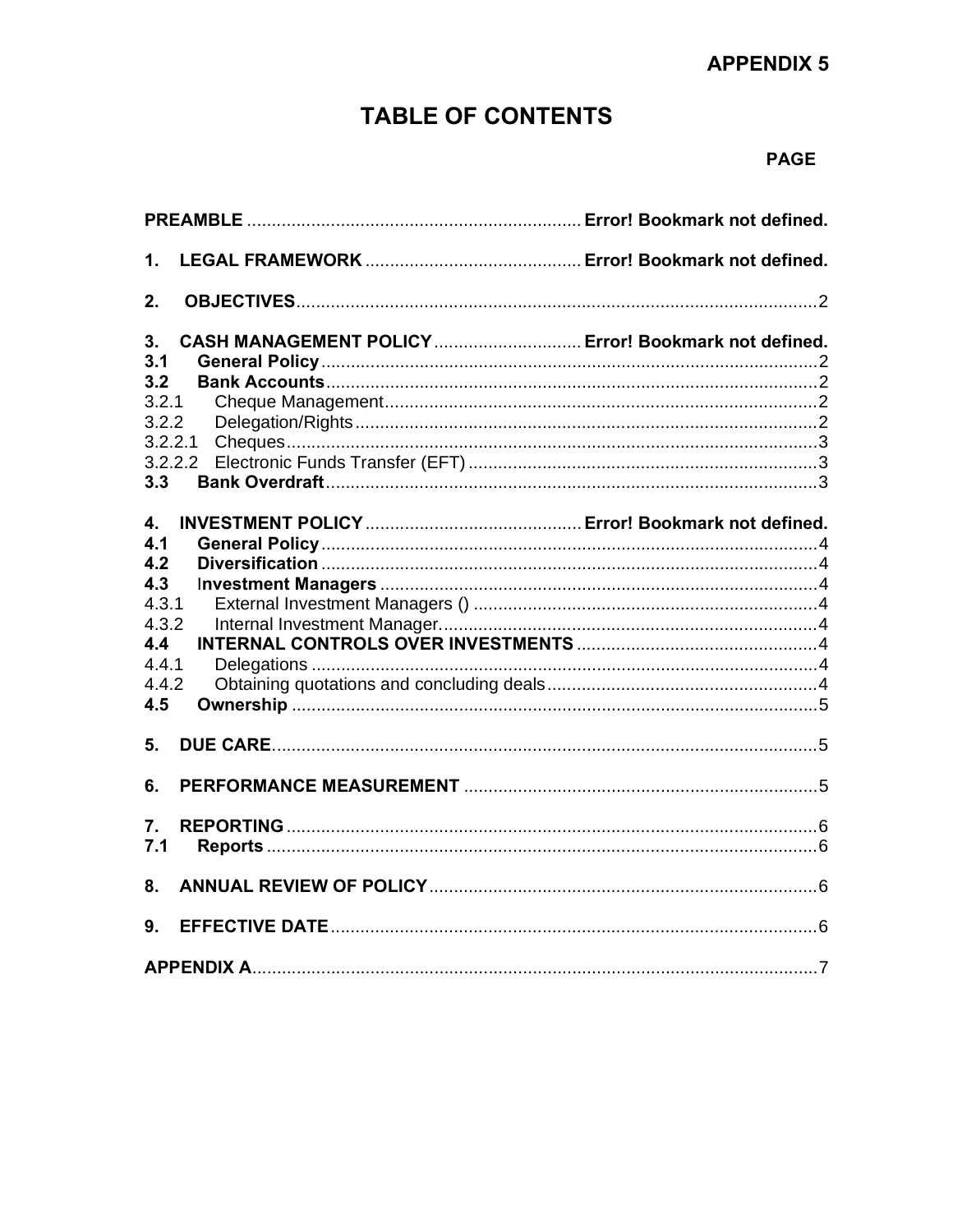# **PREAMBLE**

*Whereas* section 13 of the Local Government: Municipal Finance Management Act, 2003 (No. 56 of 2003) determines that a municipality must introduce an appropriate and effective cash management and investment arrangement;

*and whereas* a bank, in accordance with the provisions of section 13 of the Act, has to disclose details regarding a municipalities qinvestments;

*and whereas* councilors and officials, as trustees of public funds have an obligation to ensure that cash resources are managed as effectively, efficiently and economically as possible;

*now therefore* the Stellenbosch Municipality adopt the cash and investment management policy set out in this document.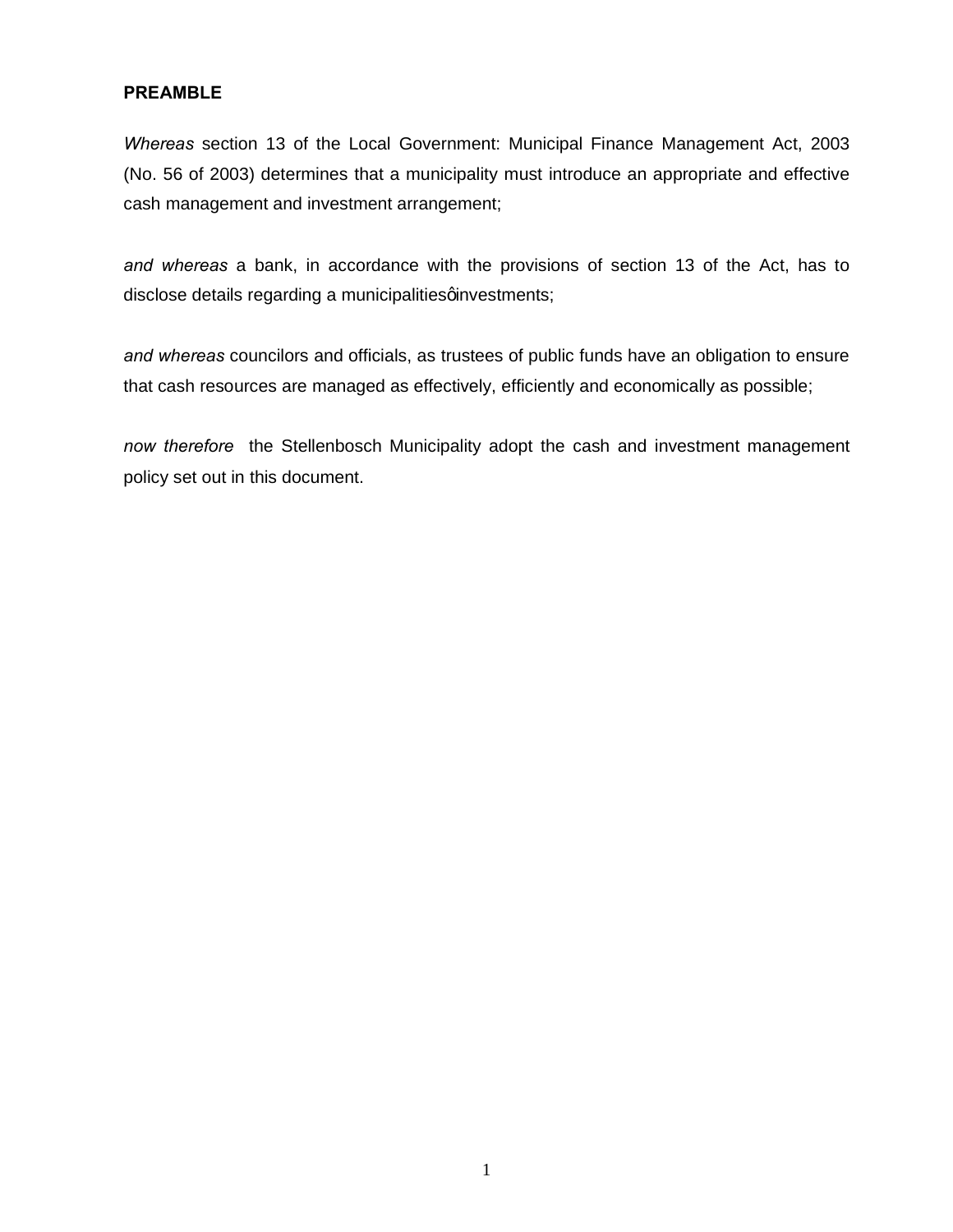# **1. LEGAL FRAMEWORK**

Legislation – local government: Municipal Finance Management Act 56 of 2003 (As amended)

a) Treasury regulations in terms of Section 13(1) of the Act (As amended)

In this policy the Act refers to the MFMA.

# **2. OBJECTIVES**

- a) To maximize returns from authorized investments, consistent with the secondary objective of minimizing risk
- b) To ensure compliance with all legislation governing the investment of funds.
- c) To maintain adequate liquidity to meet cash flow needs
- d) To undertake the investment of funds not immediately required for operational purposes in a prudent financial manner.
- e) To ensure diversification of permitted investment.

# **CASH MANAGEMENT**

# **3.1 General Policy**

It is recognised that from time to time, Council has cash flow surpluses and borrowing requirements due to daily receipts and payments.

Council maintains a daily cash position summary and a yearly cash flow projection is prepared during the annual planning process and is updated monthly. This determines Council to borrowing requirements and surpluses for investment. Cash invested % autside+ the bank account is covered by section 4 of this policy.

# **3.2 Bank Accounts**

Council operates one primary bank account for its day to day operational activity requirements and two secondary accounts specifically for service charges and revenue derived from Fines.

All monies due to Council and due by Council emanating from Council activities must pass through this primary account, therefore secondary accounts are swept daily and all balances are transferred to the primary bank account.

#### 3.2.1 Cheque Management

Cheques are printed in batch format. To prevent the removing of cheques, cheques are delivered in sealed boxes where strict control is exercised over the numerical sequence of cheques on the expenditure system by means of a cheque register.

#### 3.2.2 Delegation/Rights

The incumbents of the following posts are authorized to sign cheques on behalf of **Council**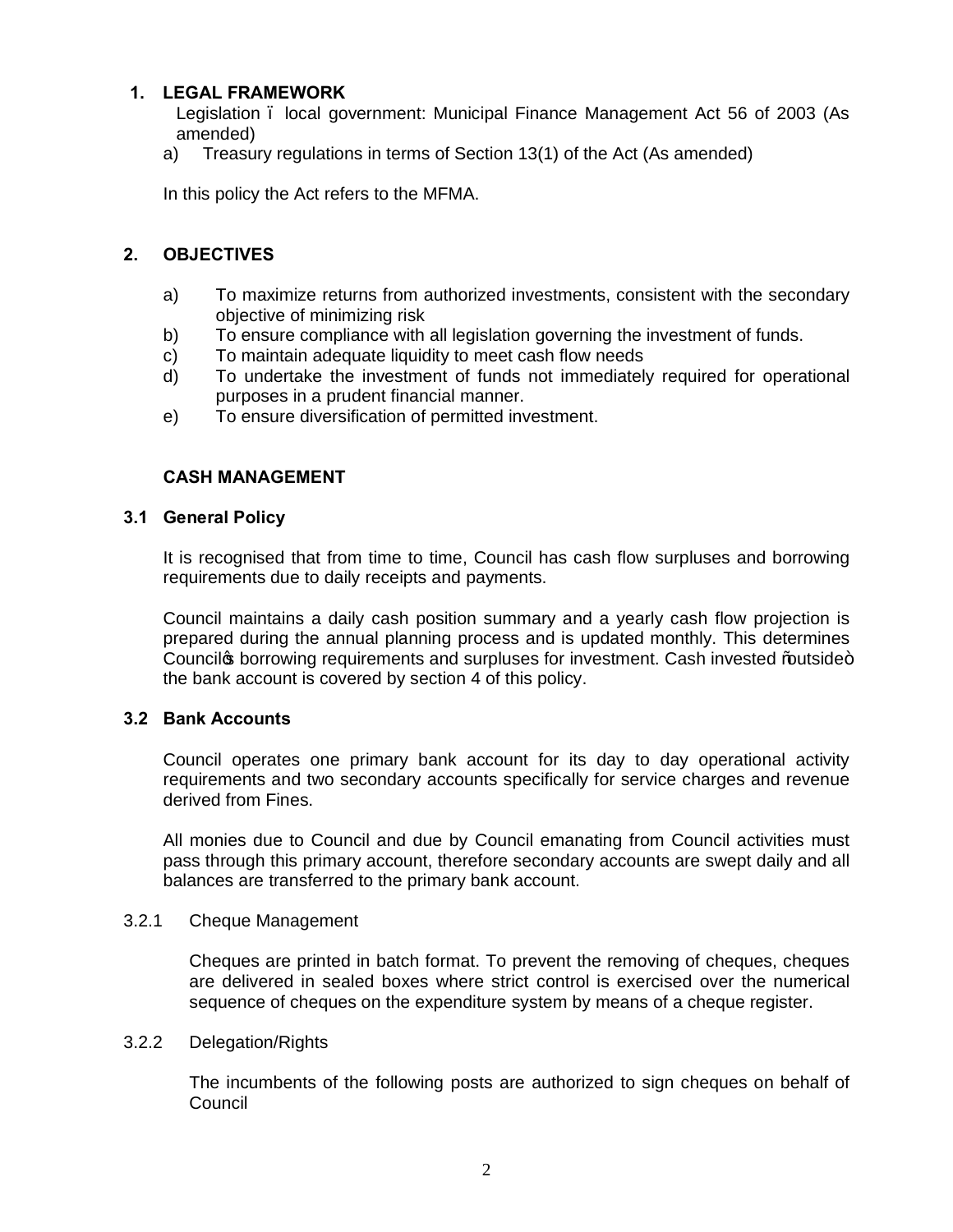3.2.2.1 Cheques

| A-Signatories:        | <b>Chief Financial Officer</b>                              |  |  |
|-----------------------|-------------------------------------------------------------|--|--|
|                       | Manager: Budget Office                                      |  |  |
|                       | Manager: Treasury Office                                    |  |  |
|                       | Manager: supply Chain Management                            |  |  |
|                       | Head: Expenditure                                           |  |  |
|                       | Head: Revenue                                               |  |  |
|                       | Head: Budgeting and Costing                                 |  |  |
|                       | Head: Financial Statements, Compliance and Reporting        |  |  |
| <b>B-Signatories:</b> | <b>Chief Accountant: Consumer Accounts and Valuations</b>   |  |  |
|                       | Senior Accountant: Cash Management and Credit Control       |  |  |
|                       | Senior Accountant: MFMA Reporting and Compliance            |  |  |
|                       | Senior Accountant: Financial Statements and Reconciliations |  |  |
|                       | Senior Accountant: Financial Asset Management               |  |  |
|                       | Senior Accountant: Expenditure                              |  |  |

Each cheque needs to be signed by at least two A-signatories, or one A-signatory and one B signatory.

3.2.2.2 Electronic Funds Transfer (EFT)

| A-Signatories:        | <b>Chief Financial Officer</b><br>Manager: Budget Office<br>Manager: Treasury Office<br>Manager: Supply Chain Management<br>Head: Expenditure<br>Head: Revenue<br>Head: Budgeting and Costing                                                                                                                                                                                    |
|-----------------------|----------------------------------------------------------------------------------------------------------------------------------------------------------------------------------------------------------------------------------------------------------------------------------------------------------------------------------------------------------------------------------|
| <b>B-Signatories:</b> | Head: Financial Statements, Compliance and Reporting<br><b>Chief Accountant: Consumer Accounts and Valuations</b><br>Senior Accountant: Cash Management and Credit Control<br>Senior Accountant: MFMA Reporting and Compliance<br>Senior Accountant: Financial Statements and Reconciliations<br>Senior Accountant: Financial Asset Management<br>Senior Accountant: Expenditure |

Each electronic payment needs to be authorized by at least two A-signatories, or one A-signatory and one B signatory.

# **3.3 Bank Overdraft**

3.3.1 Barring the fact that Council has an approved overdraft facility with its primary banker for possible unanticipated short-term cash flow shortfall, its general policy is to avoid going into overdraft.

Short-term debt is incurred based on expected income and must be repaid within the same financial year. (Section 45 of the MFMA)

3.3.2 Any overdrawn bank account at any date must be reported without avail to Council supported by reasons therefore.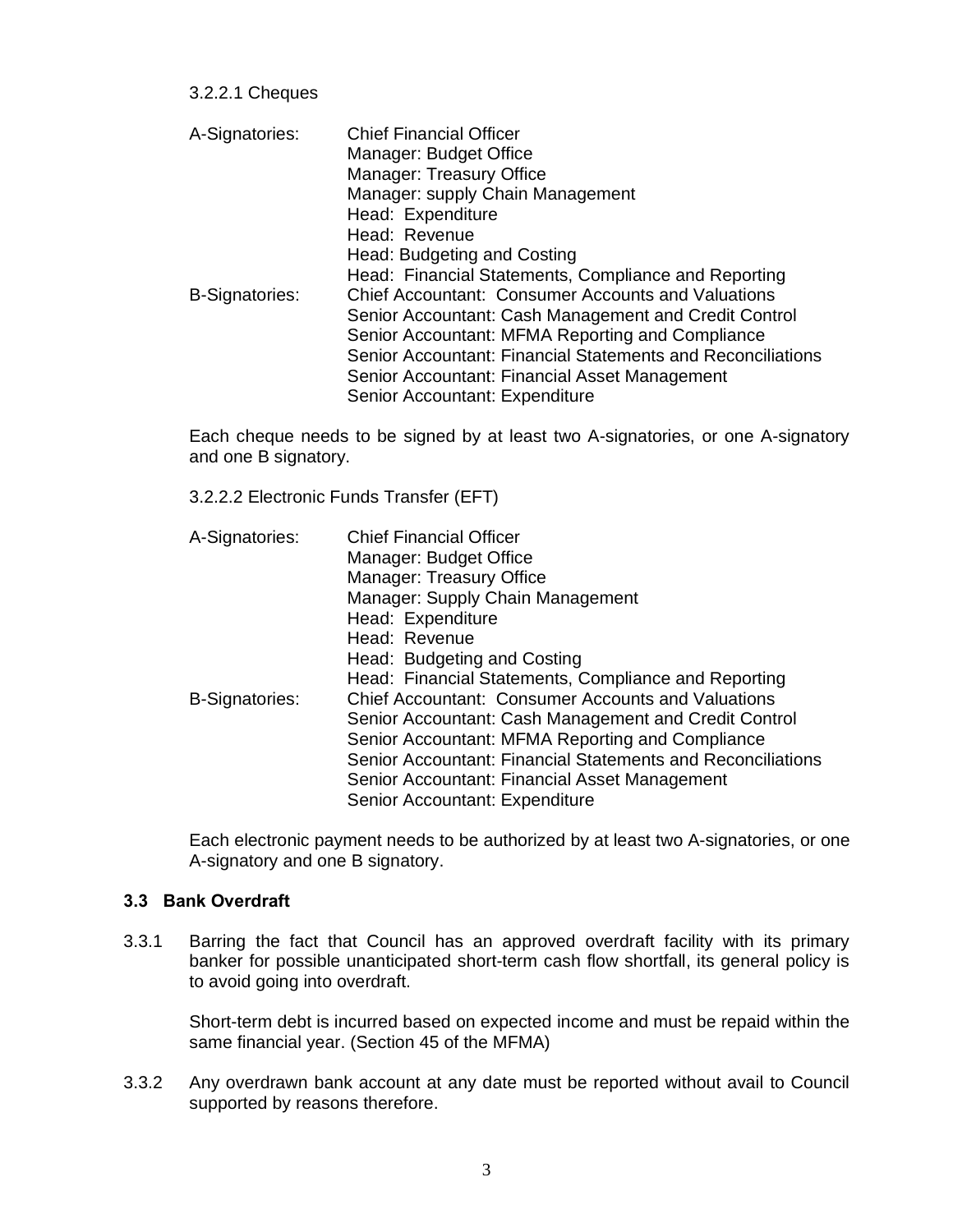3.3.3 Any short term facility that requires review must first be approved by the Accounting Officer.

# **4 INVESTMENT MANAGEMENT**

#### **4.1 General Policy**

 Generally Council will invest surplus funds with deposit taking institutions registered in terms of the Banko Act, 1990 (Act 94 of 1990) for terms not exceeding one year in anticipation of cash flow expectations. From time to time, with prior Executive Mayoral Committee approval, investments can exceed 1 [one] year and be made at other institutions/instruments as approved in the National Treasury regulations from time to time.

#### **4.2 Diversification**

Council will only make investments with approved institutions which have an A rating as per Appendix A and or as allowed for in the Incestment Regulations promulgated by the Minister of Finance. Not more than 30% of available funds will be placed with a single institution. (Excluding investments made per Executive Mayoral Committee resolution).

#### **4.3** I**nvestment Managers**

#### 4.3.1 External Investment Managers

The municipality may as and when the need arise approach an external A-graded investment manager to administer the investment portfolio on its behalf. The external investment manager will be appointed in terms of SCM policy and service level agreement will govern the functions and responsibility of the service provider. All investments made by the external investment manager on behalf of the Council of Stellenbosch must be made within the ambit of this policy and with National Treasury op investment regulations.

#### 4.3.2 Internal Investment Manager

All investments made by the internal investment manager shall be in accordance with section 4.4 of this policy.

# **4.4 INTERNAL CONTROLS OVER INVESTMENTS**

#### 4.4.1 Delegations

In terms of section 79 of the Act, the Accounting Officer has delegated to the Chief Financial Officer(CFO), in writing, his duty under section 65(2)(h) to manage the councils available working capital effectively and economically in terms of the prescribed cash management and investment framework and as such can not be subdelegated

#### 4.4.2 Obtaining quotations and concluding deals

Writing mandates, signed by the CFO, shall be issued to all investees with whom the Council of Stellenbosch invests funds setting out the following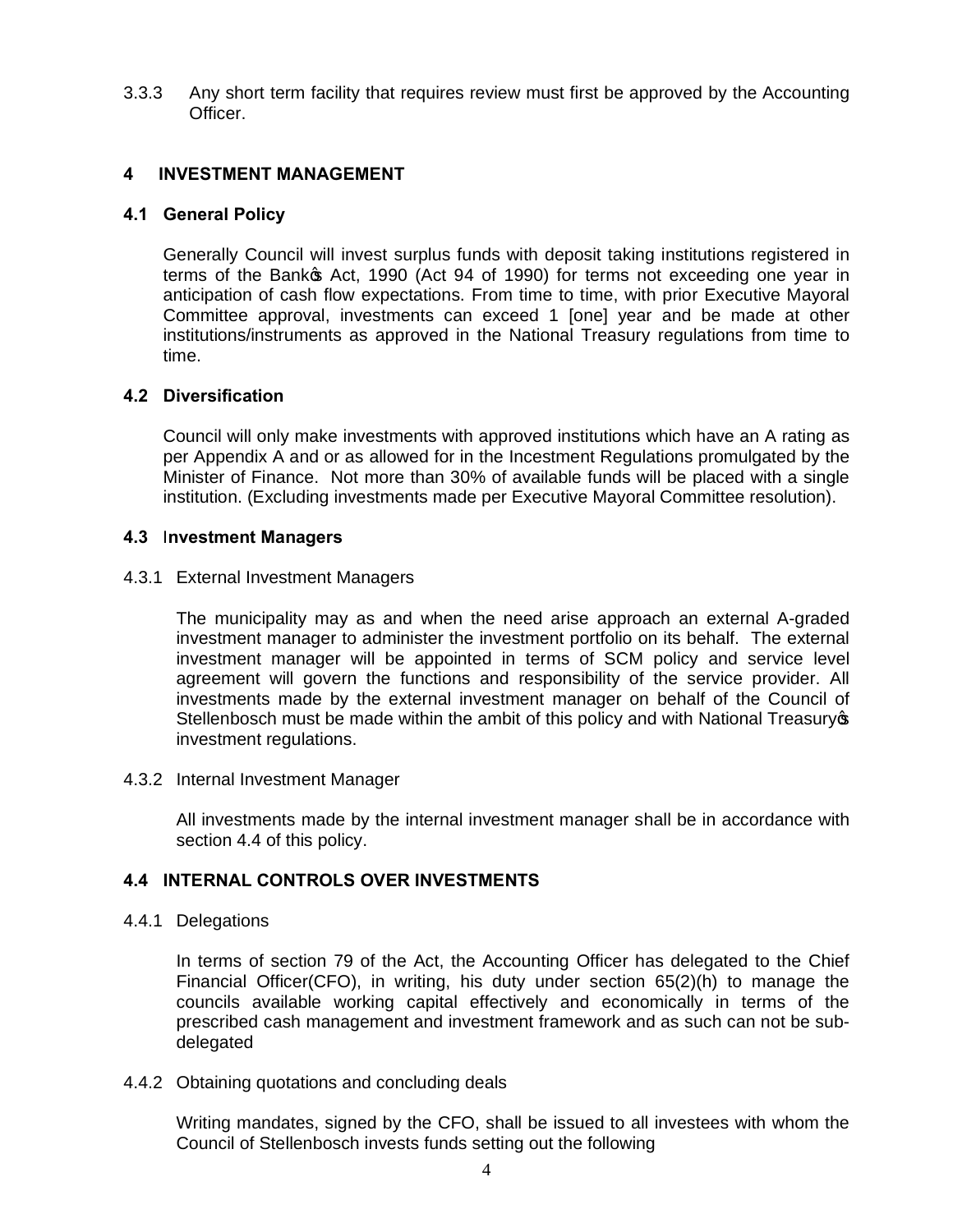- 4.4.2.1 Authorised dealers: name and particulars of the Councils officials who are authorised to transact investments deals with the investees;
- 4.4.2.2 Authorised signatories: name and particulars of the Councils officials who are authorised to sign written confirmations or any other correspondence in respect of investments transactions.
- 4.4.2.3 A dealing sheet, signed by an authorised dealer, shall be prepared in all instances for each individual investment, detailing the quotations received and the recommended investee. The CFO shall be authorised to approve the transaction.

A written confirmation of the terms of each investment transaction shall be prepared, and signed off by the CFO.

#### **4.5 Ownership**

All investments must be made in the name of the Council of Stellenbosch Municipality. Written proof of investments made must obtained from the institution where the investment is made and must be kept on file.

# **5 DUE CARE**

In dealing with financial institutions, the following ethical principles must be observed:

- 5.1 The Chief Financial Officer and all staff in his/her directorate shall not accede to any influence by or interference from Councillors, investment agents, institutions or any other outsiders.
- 5.2 Under no circumstances may inducements to invest be accepted;
- 5.3 Interest rates quoted by one institution must not be disclosed to another institution; and
- 5.4 The business ethics of any controlling body of which the relevant financial institution is a member must be observed by such institution or body at all times.

#### **6 PERFORMANCE MEASUREMENT**

Measuring the effectiveness of Councilos treasury activities is achieved through a mixture of subjective measures. The predominant subjective measure is the overall quality of treasury management information. The Chief Financial Officer has primary responsibility for determining this overall quality.

Objective measures include:-

- 6.1 Adherence to policy.
- 6.2 Timely receipt of interest income.